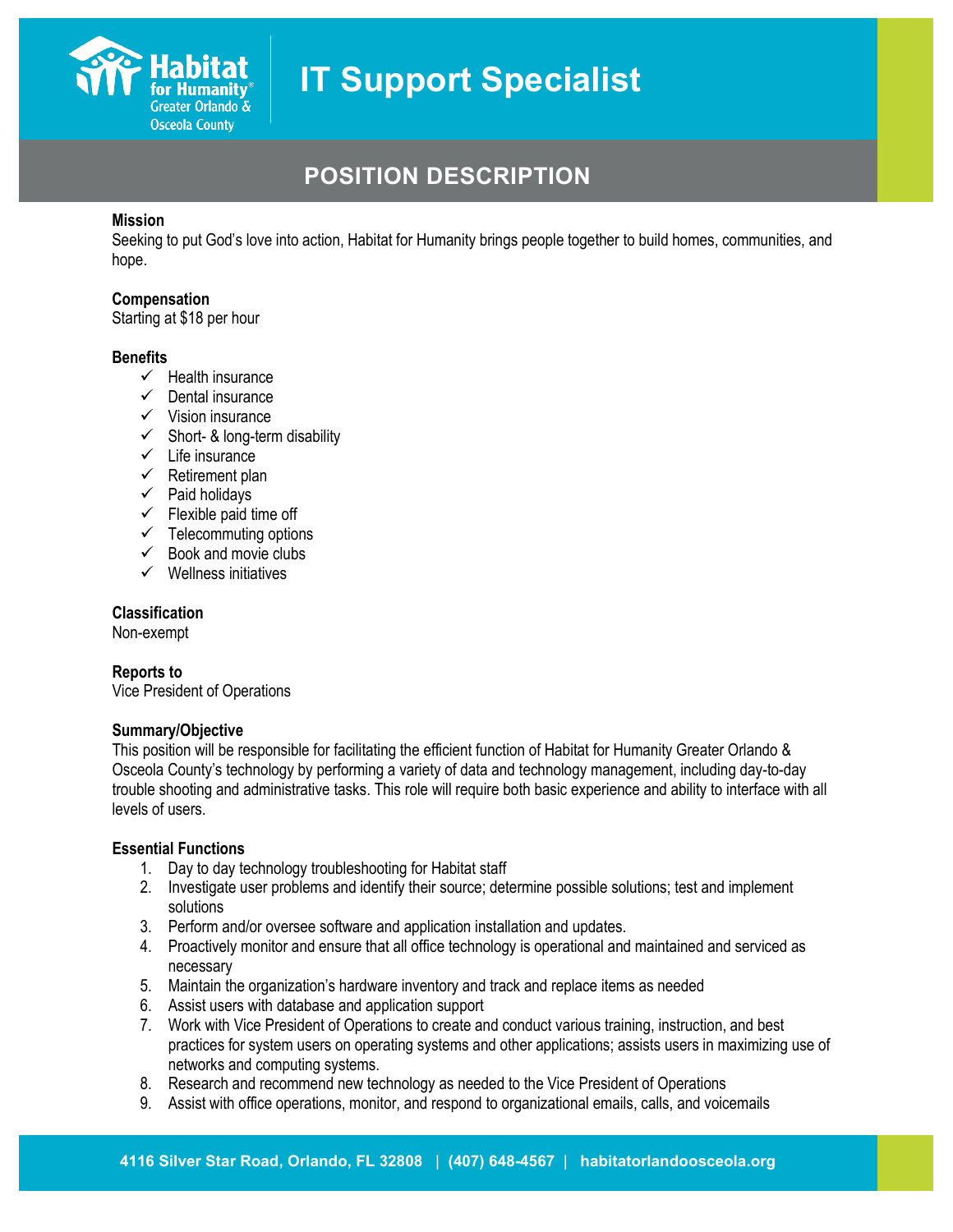

## **POSITION DESCRIPTION**

#### **Competencies**

- 1. Passionate about the Habitat for Humanity mission and purpose
- 2. Ability to function effectively with a minimum of daily direction and support.
- 3. Can solve problems and make decisions independently in a creative and effective manner
- 4. Advanced in Microsoft Office Suite
- 5. Experience with cloud-based platforms
- 6. Ability to work directly with people from diverse racial, ethnic, and socioeconomic backgrounds
- 7. Technical capacity
- 8. Strong time management
- 9. Superior written and verbal communication skills
- 10. Strong customer service skills
- 11. Ability to teach and train staff with a wide range of technical abilities

#### **Supervisory Responsibility**

This position may supervisor interns and volunteers.

#### **Work Environment**

This job operates in a professional office environment or at various event sites. This role routinely uses standard office equipment such as computers, phones, photocopiers, filing cabinets and fax machines. This position may require working in various weather conditions.

#### **Physical Demands**

The physical demands described here are representative of those that must be met by an employee to successfully perform the essential functions of this job. This position requires extended periods of sitting and standing. The employee must also occasionally lift and move up to 25 pounds.

#### **Position Type/Expected Hours of Work**

This is a full-time, hourly position and hours of work and days are Monday through Friday, 9 a.m. to 5 p.m.

#### **Travel**

Travel, if any, is primarily local during the business hours and mileage is reimbursed.

#### **Required Education and Experience**

High School diploma or equivalent Must obtain Anti-Money Laundering certificate within first 90 days: training provided by Habitat Must obtain First Aid/ CPR/ AED certificate within first 90 days: training provided by Habitat

#### **Preferred Education and Experience**

Bilingual; Fluent in Spanish or Haitian Creole Associates degree in technology field

#### **Other Duties**

Please note this job description is not designed to cover or contain a comprehensive listing of activities, duties or responsibilities that are required of the employee for this job. Duties, responsibilities, and activities may change at any time with or without notice.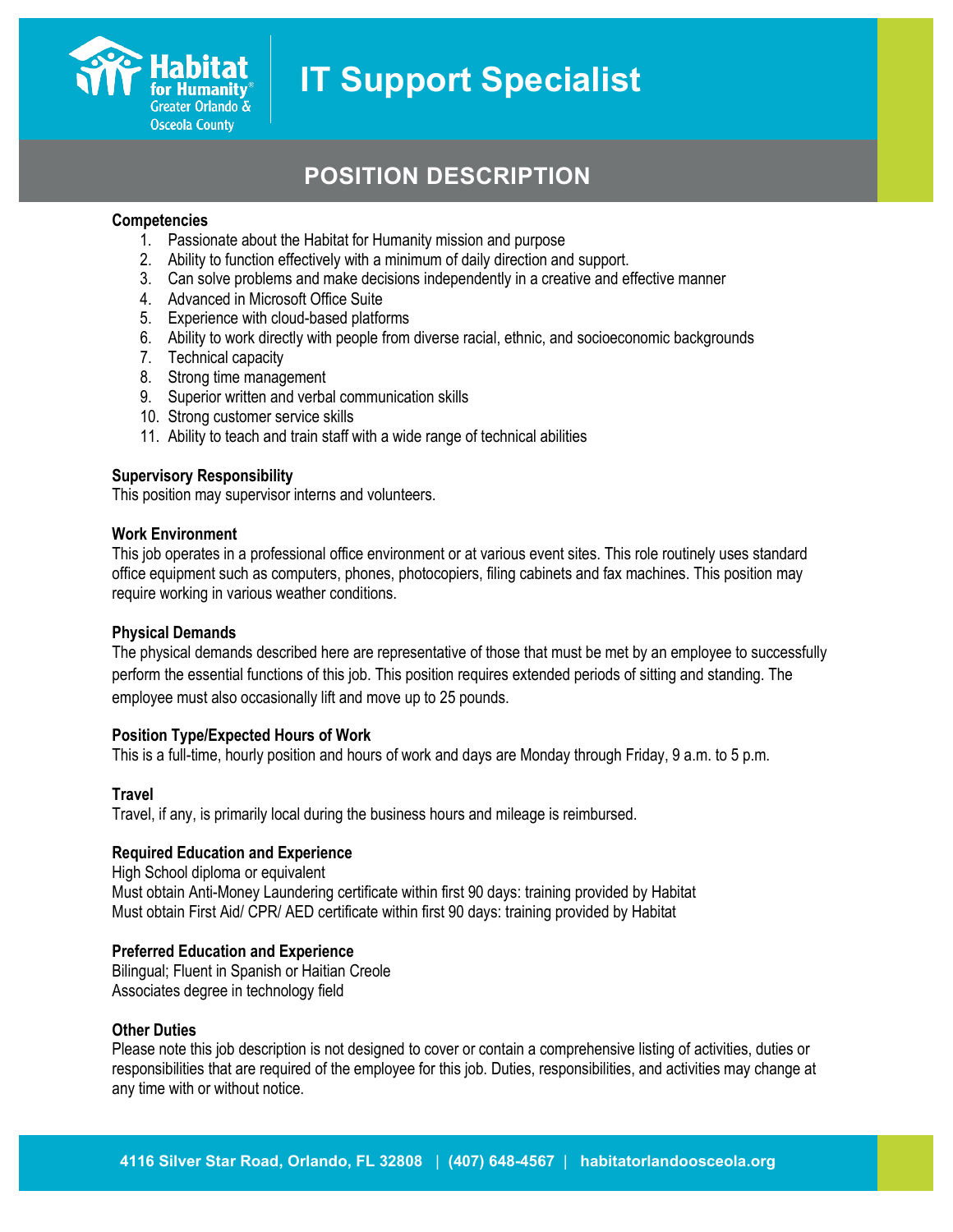

## **POSITION DESCRIPTION**

#### **Office Location:**

4116 Silver Star Rd. Orlando, FL 32808

#### **To Apply:**

Please send resume and cover letter to employment@habitatorlandoosceola.org All resumes will be reviewed upon receipt.

*Habitat for Humanity Greater Orlando & Osceola County, Inc. is an equal opportunity employer and seeks to employ and assign the best qualified personnel for all our positions in a manner that does not unlawfully discriminate against any person because of race, color, religion, gender, marital status, age, national origin, physical or mental disability, sexual orientation, veteran/reserve national guard status, or any other status or characteristic protected by law.*

*4/29/2022*